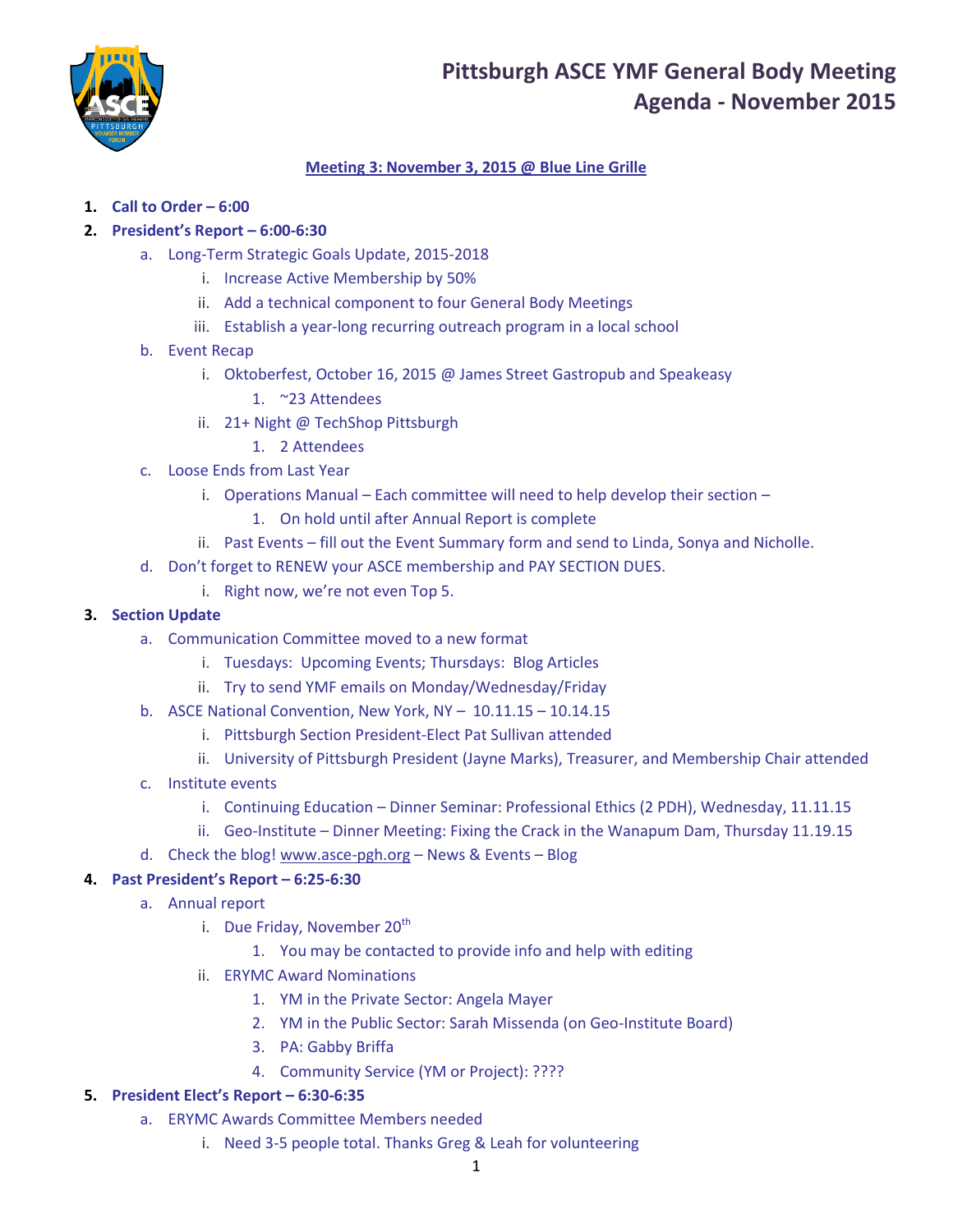

- ii. Looking for "UN"usual suspects
	- 1. Azeka and Jeff to volunteer
- b. Blog Articles needed
	- i. ASCE National Convention Pat Sullivan to provide
	- ii. Oktoberfest Mikey to provide
	- iii. 21+ TechShop Sonya to provide
	- iv. Other (Strategic Goals Progress? STAY Grant Process? Personal Profiles?)
- **6. Treasurer's Report – 6:35-6:40**
	- a. Current YMF Balance: \$4183.17
		- i. Outstanding Items:
			- 1. December Dinner Deposit
			- 2. Down payment made for dodgeball gym (-\$355)
			- 3. Oktoberfest reimbursement (?)
		- ii. Balance one year ago: \$3599.29
	- b. Current ERYMC Balance: \$6000.00
		- i. Down payment has been made at LeMont

## **7. Secretary's Report – 6:40-6:45**

- a. Emails Open rate and trends
- b. Ideas for new meeting locations
- **8. ERYMC 2016, Pittsburgh, February 12-13, 2016 – 6:45-7:05**
	- a. Registration is now open!
		- i. 10 Signed Up so far
		- ii. Who's attending from PIT?
			- 1. Trying to cap it at 8 registered Pittsburgh attendees
			- 2. Nicholle, Jeff, Lou, and Matt to attend
	- b. Fundraising
		- i. Committee Chair Scott Duda
		- ii. Total Raised to Date: \$10,250 + \$750 from CEC = \$11,000
		- iii. Still looking for sponsors Scott to reach out to recruiting companies
			- 1. Oxford Solutions
			- 2. Aerotek
	- c. Awards Committee Chair Still Need to Finalize Committee

## **9. Committee Reports – 7:05-7:40**

- a. Social Mike Imgrund, CO-CHAIR NEEDED
	- i. December Dinner Update
	- ii. Sonya and Linda to look at Manchester Bidwell Corporation this week
- b. Sports Greg Holbrook
- c. Dodgeball "Committee" Update (Jeff A.):
	- i. Down payment has been made to CMU to rent the gym on February  $20^{th}$  from 7:30 am–3:30 pm
	- ii. Flyer coming out in November
	- iii. Happy Hour after? (May conflict with Section Awards Dinner)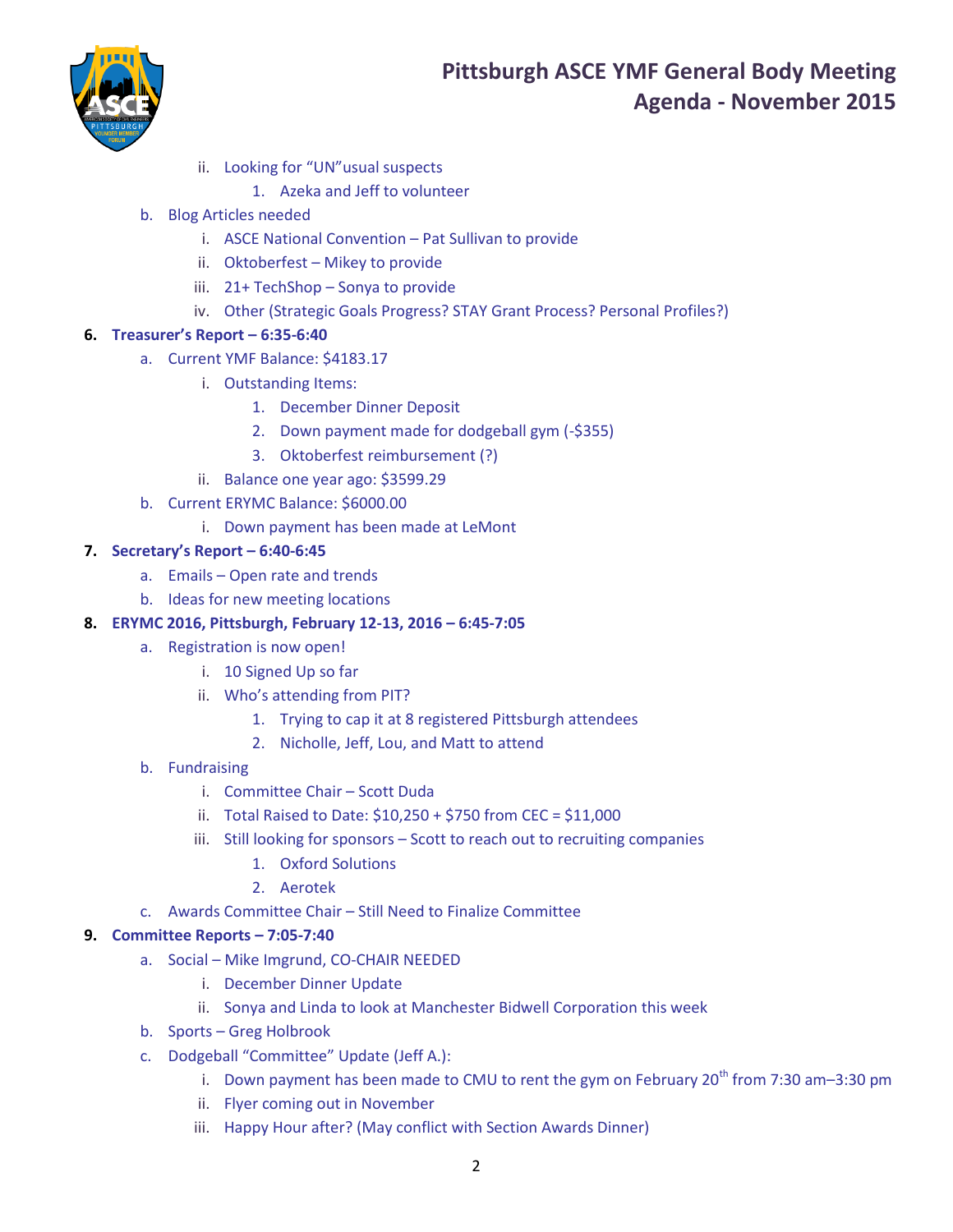

# **Pittsburgh ASCE YMF General Body Meeting Agenda - November 2015**

- 1. Decided to not pursue happy hour after
- iv. Anybody interested in being a ref?
	- 1. Lou and Matt; Sonya (tentative), Tim (out)
- d. Technical & Employment CHAIR NEEDED
	- i. Greenfield Bridge Demo Day Late December
		- 1. Perhaps have brunch in Greenfield afterwards. Houghs was suggested.
	- ii. "How to Use a Slide Rule" January Meeting
	- iii. Other Suggestions?
- e. Outreach Leanne McConnell, CO-CHAIR NEEDED
	- i. ACE Mentoring Sessions:
		- 1. November 4 Water Resources
		- 2. November 18 at Mascaro Civil
		- 3. December 2 at ESWP Structural
	- ii. Central Catholic Outreach January
	- iii. Executive Director of Office of District Equity for tactics on how to infiltrate the PPS from the top down - Update
	- iv. North Hills HS Engineering Academy
	- v. Any School Contacts send to [asce.pgh.outreach@gmail.com](mailto:asce.pgh.outreach@gmail.com)
- f. Community Service / Team Building CHAIR NEEDED
	- i. Kaboom Playground Build in Brighton Heights Volunteers Needed November  $7<sup>th</sup>$
	- ii. Camp KOK Volunteers Needed November  $14<sup>th</sup>$
	- iii. Brief Engineer's Without Borders presentation December Meeting
- g. Membership Tim Tritch & Leah Maslov
	- i. Status of membership database Tim T. has access to the database (finally) and is in the process of linking the two excel sheets together.
	- ii. Leah and Tim to coordinate making a program that cross-references where members live and work to determine best meeting locations
- h. Budget Scott Duda & Jeff Argyros
	- i. Goal: \$1000
		- 1. December Dinner
		- 2. Superbowl Blocks
		- 3. March Madness
		- 4. Pen's Raffle Lou to talk to HDR
- i. Student Affairs (VARIOUS)
	- i. Pitt:
		- 1. Recap 10.8.15 Region 2 ASCE Presentation about the benefits of being an ASCE member, 10.8.15
		- 2. 11.13.15 Civil Engineering Career Fair
		- 3. Attending Region 2 Assembly at Bucknell University, Saturday 11.14.15
	- ii. CMU:
		- 1. Gabby Attending Region 2 Assembly